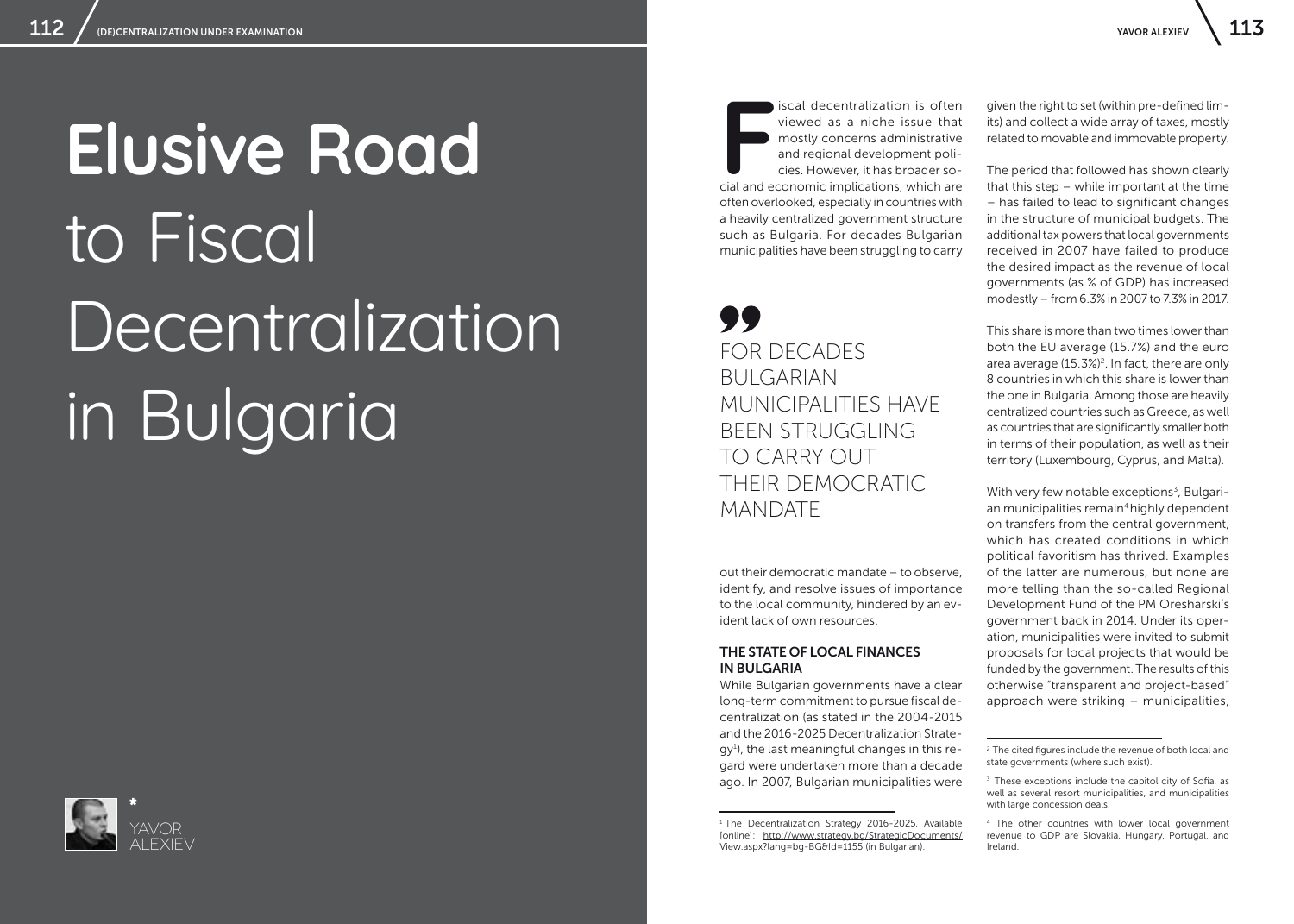### PROS AND CONS OF FISCAL DECENTRALIZATION

A recent IMF study $<sup>1</sup>$  shows that fiscal de-</sup> centralization can lead to improved fiscal discipline, resulting in lower deficits and indebtedness, as well as more efficient and transparent allocation of public funds. In line with the principles of local governance and subsidiarity, local governments have an informational advantage<sup>2</sup> when it comes to determining local priorities, which can help them achieve higher effectiveness of public expenditures.

Makreshanska and Petrevski (2016) argue $3$ that fiscal decentralization creates conditions that encourage the implementation of innovative, resource-saving approaches to the provision of local administrative services, which suppress corruption practices and support the fiscal position by leading to higher expenditure efficiency and higher economic growth.

In theory, even factors such as the geographic proximity of those who pay the money and those who spend it influence the way in which the expenditure process is facilitated. In contrast, high dependence on common resources (such as transfers

controlled by the then ruling coalition<sup>5</sup> were awarded several times more per capita funds in comparison to municipalities controlled by the opposition.

The lack of sufficient own revenues has led to increasing debts among Bulgarian municipalities, not least due to their efforts to provide co-financing for EU projects. The latter have gradually become

from the central government) can lead to low stimuli for combating tax avoidance at the local level and a lack of clear political responsibility, which spurs deficit spending. When both local governments and their constituencies are aware that they are spending someone else's money, political and fiscal accountability issues are easier to overlook.

Most arguments against fiscal decentralization are based on the principle of achieving economies of scale, which are indeed easier to accomplish at the national level. In addition, some models of fiscal decentralization are rightly criticized for resulting in unnecessary multiplication of administrative bodies and procedures, or for creating more opportunities for lobbyist and rent-seeking practices at the local level.

<sup>1</sup> Sow, M. and I.Razafimahefa (2017) *Fiscal Decentralization and Fiscal Policy Performance.* IMF Working Paper WP/17/64.

<sup>2</sup> See Oplotnik, Ž. And M. Finžgar (2013) "EU Member States and Fiscal Decentralization – Empirical Comparison", [in:] *Innovative Issues and Approaches in Social Sciences*, Vol. 6, No. 3, pp. 39-68.

<sup>3</sup> Makreshanska, S. and G. Petrevski (2016) *Fiscal Decentralization and Government Size across Europe*. MPRA Paper No. 82472.

the only go-to option for realizing much needed (in some cases) capital investment, but their operation has exposed the seriousness of the issue with the own revenues of municipalities, as many of them have struggled to repay the loans that they have taken out in order to cover their share of the expenditures.

In late 2014, this issue led to some calls for government to fulfill its strategic engagement and provide municipalities with a new revenue stream – and in particular, to give them the right to a share of income taxes. Regret-

## LOCAL GOVERNMENTS HAVE AN INFORMATIONAL ADVANTAGE WHEN IT COMES TO DETERMINING LOCAL PRIORITIES, WHICH CAN HELP THEM ACHIEVE HIGHER EFFECTIVENESS OF PUBLIC EXPENDITURES

tably, the discussion was quickly turned on its head in two decisive moves by the central government.

First, it was proposed that instead of getting a share of the flat 10% income tax already collected, municipalities get the right to set up to 2% additional income tax rate on top of the existing rate. This proposal was loudly rejected by municipalities, but for the wrong reasons – local elections were just around the corner and no one wanted to be seen as supporting higher tax rates. The debate was then shifted, and the central issue was no longer the insufficient own resources of municipalities, but rather – their lack of fiscal responsibility.

It was evident that the central government had no desire to relinquish a larger part of the fiscal pie to municipalities. Furthermore, if the then proposed approach to fiscal

decentralization had been adopted, the negative outcomes would have probably outweighed any positives stemming from the increased revenue flow of local governments. In particular, this approach would have led to:

- loss of international competitiveness due to an overall increase in the tax burden of local businesses;
- limited capacity for further decentralization due to the precedent that would have been set – namely that decentralization is carried out not at the expense of central government revenues, but on top of the already existing tax burden;
- a more insignificant shift in the structure of public finances than would have been achieved if decentralization was carried out through sharing already established revenue streams;

In the wake of this discussion, a dedicated mechanism for support of municipalities with financial difficulties was established. As

99 **BULGARIAN** MUNICIPALITIES REMAIN HIGHLY DEPENDENT ON TRANSFERS FROM THE CENTRAL GOVERNMENT, WHICH HAS CREATED CONDITIONS IN WHICH POLITICAL FAVORITISM HAS THRIVED

<sup>5</sup> The ruling coalition at the time consisted of the Bulgarian Socialist Party (BSP) and the Movement for Rights and Freedoms (MRF).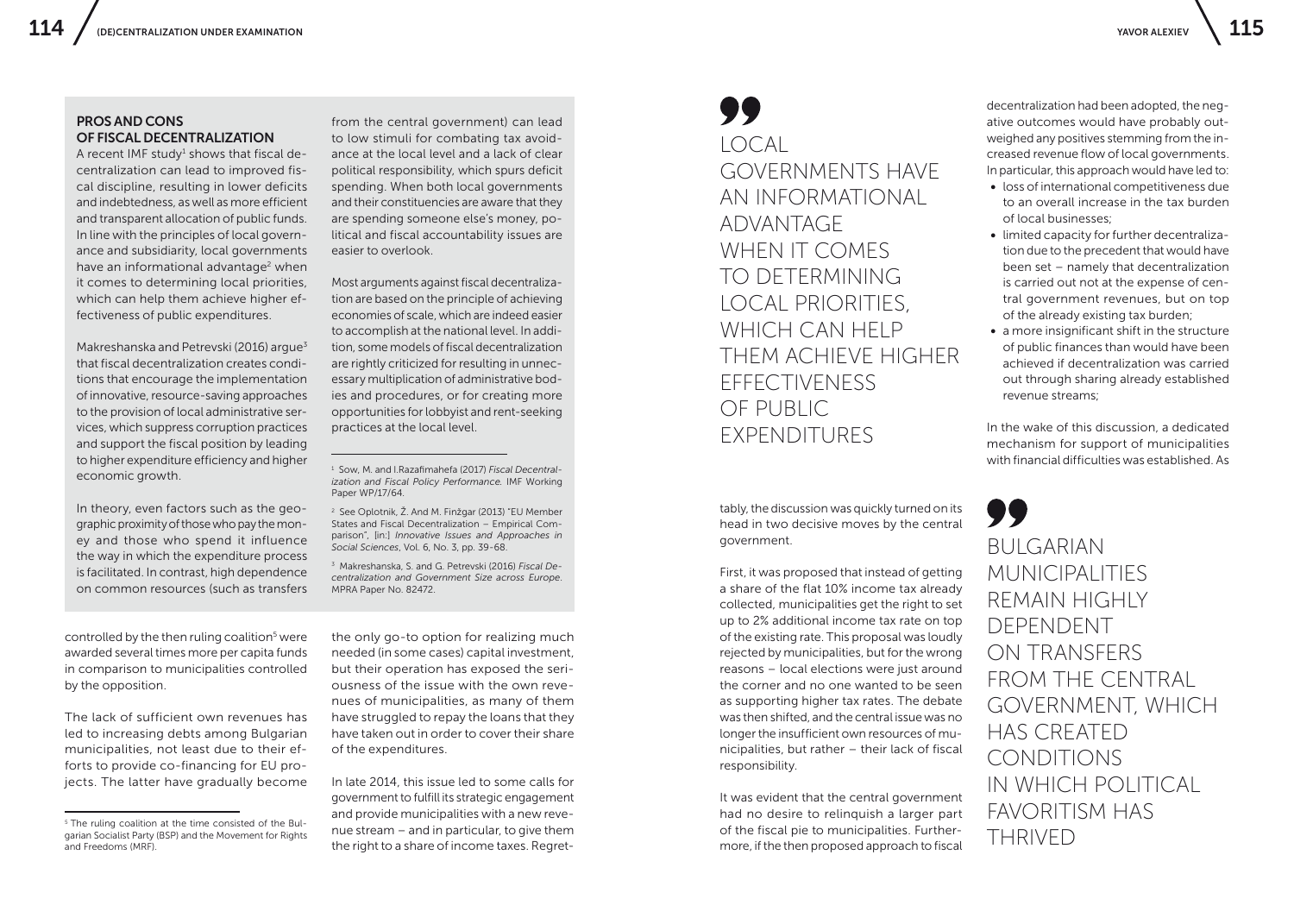Figure 1: Instances of local tax increases and decreases (2013-2018)



part of its operation, municipalities that do not meet a certain number of fiscal criteria are being put under financial supervision by the Ministry of Finance and are asked to put forward financial stabilization plans in order to receive interest-free loans from the central government, which can even be revoked under certain conditions.

It is no surprise that this instrument, which has arguably put certain municipalities under even stronger dependence from the central government, sparked a previously unseen race for rising taxes – in some cases as a reactive step for meeting requirements and receiving financial support from the government, and in others – as a pre-emptive step away from the scope of the mechanism.

IME has followed this trend closely, as we sent out 1,590 requests for information under the Access to Public Information Act (APIA) in the period between 2013 and 2018, which has allowed us to identify 254 separate cases in which a key local tax has been increased and just 57 cases in which a tax was decreased [See Figure 1]. Since there are many different forms of local taxation<sup>6</sup>, we have concentrated our efforts on four of the local taxes that bear the highest fiscal importance for municipalities, while also being related to the local business environment and living conditions.

STARVED FOR CASH MUNICIPALITIES VIEW IMMOVABLE PROPERTY TAXATION AS THEIR MAIN SOURCE OF ADDITIONAL REVENUE

These are the annual immovable property tax for legal entities, the tax on the sale of immovable property, the annual vehicle tax, and the annual license tax for retailers.

As can be clearly seen in Figure 1, instances of tax increases reached 62 in 2016 and a record of 69 in 2017. It is, indeed, no coincidence that these are the two fiscal years that follow the introduction of the stabilization mechanism, nor is it surprising that the general trend has continued in 2018, with the latter being the year with fewest local tax reductions so far. It is evident that starved for cash municipalities view immovable property taxation as their main source of additional revenue – the annual immovable property tax and the sales tax on immovable property have been both the most frequently increased and the least frequently decreased local taxes in the observed period. None of these tax hikes, however, address the underlying issue of the structure of municipal budgets and their dependence on the central government. Source: IME, based on requests for access to information under the Access to Public Information Act (APIA) follow the introduction of the stabilization<br>mechanism. nor is it surprising that the general IN BUIGARIA

## THE ALTERNATIVE: FISCAL DECENTRALIZATION

IME has developed a number of recommendations in light of the deteriorating state of Bulgarian municipal finances and the in-

creasing concerns regarding the vitality of local democracies and the capability of local governments to carry out policies in support of the economic and social development of Bulgarian regions.

# SHARING PART OF THE INCOME TAX REVENUES WITH MUNICIPALITIES IS THE EASIEST, MOST STRAIGHTFORWARD, AND ECONOMICALLY VIABLE APPROACH TO FISCAL DECENTRALIZATION

The proposals are the result of a nearly decade-long work in the field of local finances and regional development, as well as of a six-year effort to monitor and evaluate local tax systems:

• Sharing part of the income tax revenues with municipalities is the easiest, most straightforward, and economically viable approach to fiscal decentralization in Bulgaria. While other models do exist<sup>7</sup>, most of them create incentives for tax arbitrage and creative accounting and are much harder to administer.

<sup>&</sup>lt;sup>6</sup> For instance, while most passenger vehicles fall into the 74-110 kW bracket, there are separate tax rates for vehicles that fall in other ranges. The same is true for the annual license tax for retailers, which can vary depending on the village, town, city and even location within a given municipality.

<sup>7</sup> Most notably corporate taxes, but also in some cases taxes on turnover.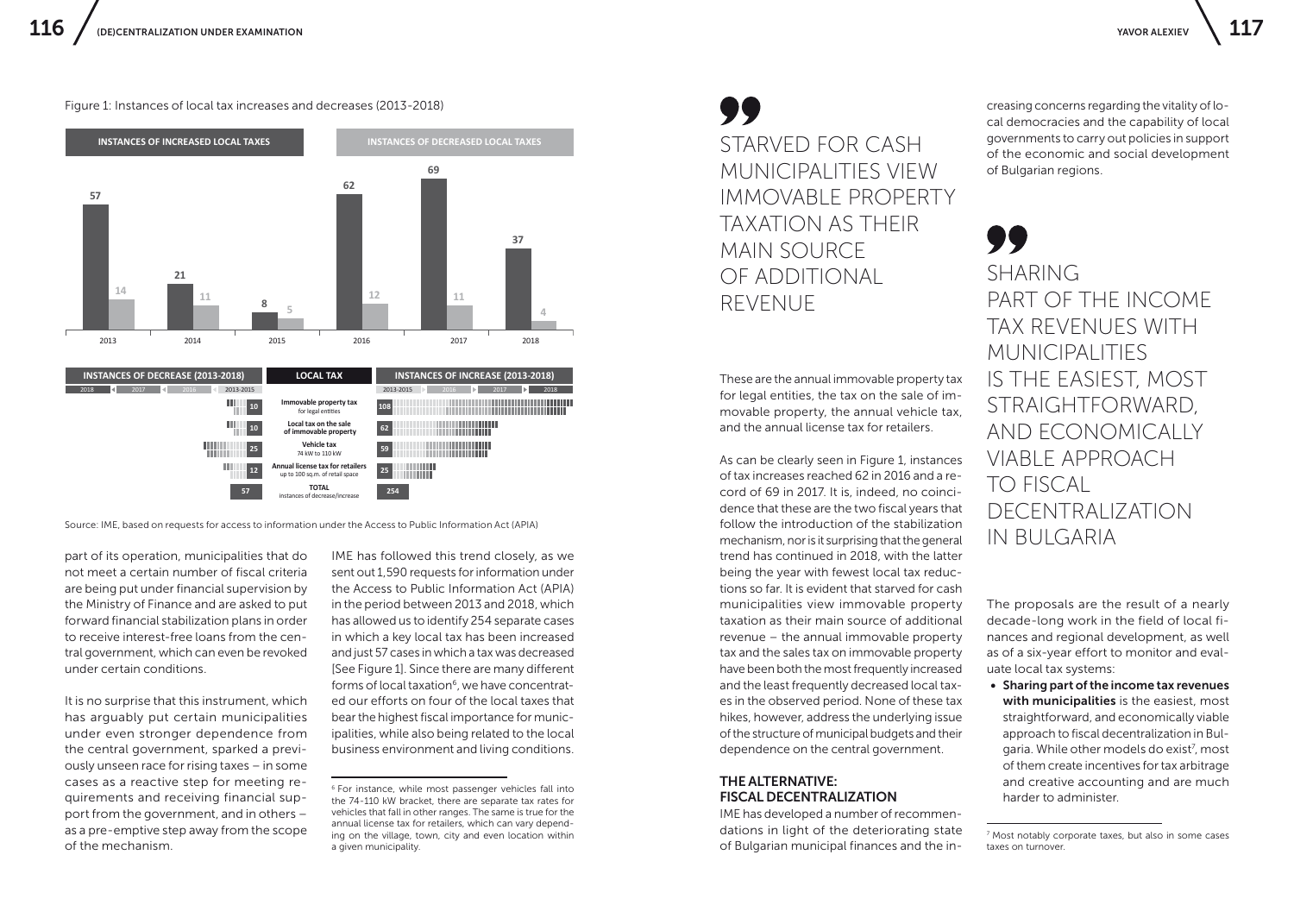• Income tax revenues would continue to be collected and administered by the National Revenue Agency (NRA), but tax proceeds would be transferred back to municipalities depending on the permanent residence of the taxpayer (the socalled "money follows the ID" approach).

Our calculations show that sharing 1/5th of income tax revenue with municipalities would lead to an overall 30.4% increase in the own revenues of municipalities. In addition, this system would act as a natural cohesion instrument across regions.

THE RESTORATION OF THE LINK BETWEEN TAXATION AND POLITICAL REPRESENTATION ON THE LOCAL LEVEL WILL HELP REVITALIZE LOCAL DEMOCRACIES

- The initial step would see municipalities receive 1/5<sup>th</sup> of income tax revenue that has been received by workers whose permanent address is within their borders. Municipalities will be able to use these revenues as they see fit, but a consolidation period of local finances and prioritization of debt service might be required in some cases.
- In the long run, once the share of the income tax that municipalities receive is increased to, for instance, 50% of income tax revenues (which equals 5% of an individuals' gross income after security payments), they could be given the opportunity to decide on the tax rate itself within the allowed boundaries. This will create conditions for real tax competition and could give less attractive regions the edge when it comes to attracting investment.

THERE ARE MORE THAN 70 MUNICIPALITIES (OUT OF A TOTAL OF 265) WHICH DO NOT ADHERE TO ONE OF THE INITIAL RULES FOR THE CREATION OF A MUNICIPALITY – A POPULATION OF MORE THAN 6,000 PEOPLE

National Statistical Institute (NSI) data show that as a result of daily labor migration between Bulgarian municipalities, 71% of them are in fact net donors of workers, which means that they are likely to experience an even stronger positive fiscal effect from fiscal decentralization.

The 286 thousand Bulgarian workers that fall into the group of daily commuters between municipalities will see a share of their income taxes go back to the municipality in which they live and in which they vote in local elec-



Figure 2: Municipalities that do not comply with the 6,000 population rule

Source: IME, based on requests for access to information under the Access to Public Information Act (APIA)

tions. The restoration of the link between taxation and political representation on the local level will help revitalize local democracies by empowering both local governments and local citizens to identify and implement those policies that they feel are most important.

#### FISCAL DECENTRALIZATION AND TERRITORIAL ADMINISTRATIVE REFORM

The characteristics of Bulgaria's current territorial administrative division mean that even in the case of fiscal decentralization, there will be a number of municipalities that are unlikely to reach higher financial independence from the central government.

As of 2017, there are more than 70 municipalities (out of a total of 265) which do not adhere to one of the initial rules for the creation of a municipality – a population of more than 6,000 people [See Figure 2]. IME's projections, based on NSI's official data, show that by 2030 the number of such municipalities will be somewhere between 87 and 92, while an additional 18 to 22 municipalities would have a population of above 6, but below 7 thousand people. In other words, municipalities that do not adhere to the initial population requirement currently form about 25% of all municipalities and this share is expected to increase to more than 33% by 2030.

7,000+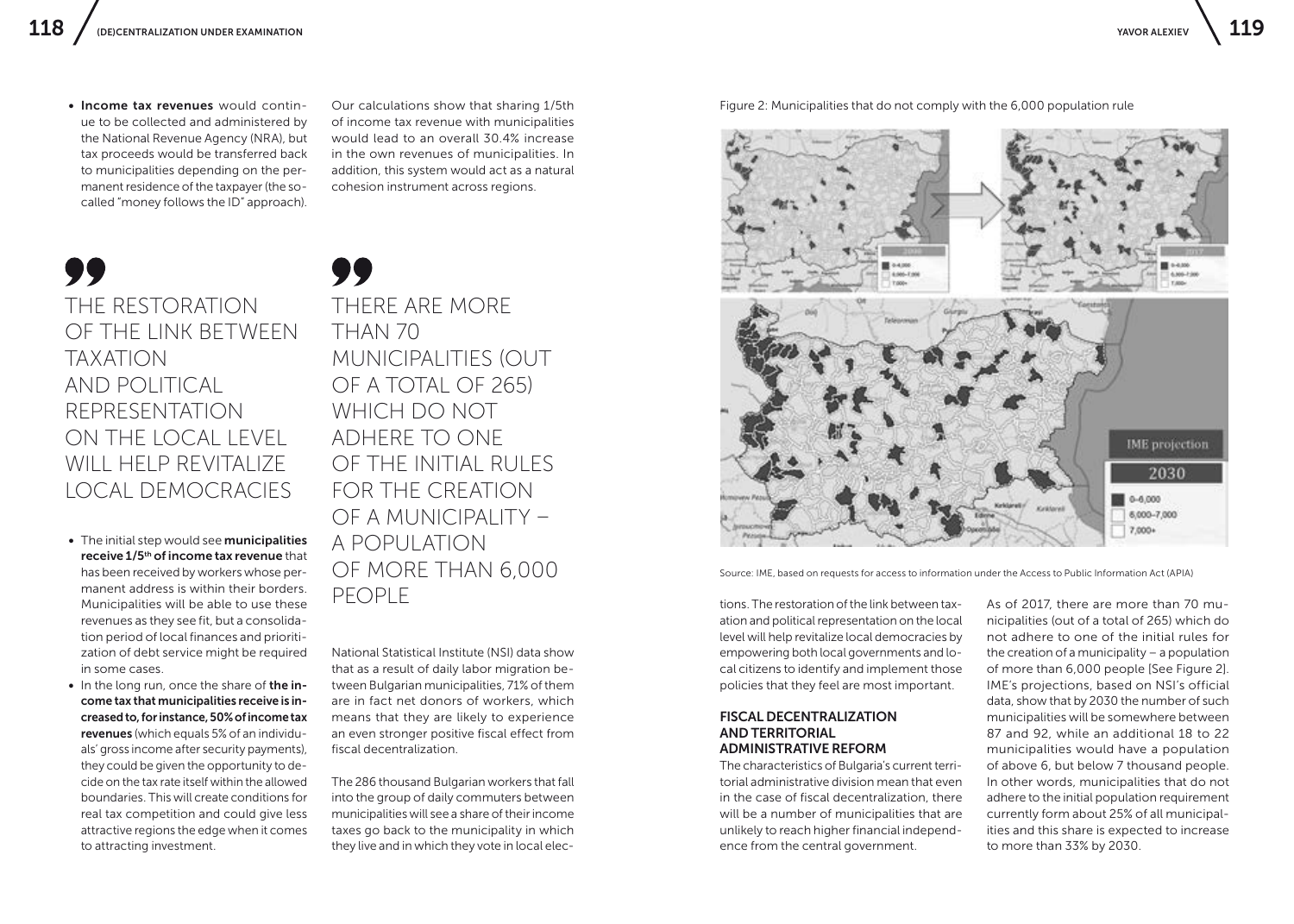



Figure 3: Local taxes revenue per capita (BGN)

Source: Municipal budgets, Ministry of Finance of Bulgaria, IME calculations

Most of the smaller municipalities are already struggling financially under the current tax system. In the 2011-2016 period, their per capita tax revenue actually decreased by 14% (from BGN 42 to BGN 36), while municipalities with more than 6 thousand people experienced a 42% increase (from BGN 85 to BGN 121) [See Figure 3].

Apart from the falling population, this is due to a wide array of issues; a low collection rate, the high share of the shadow economy and the non-existent market-to-market procedures, which means that immovable property in particular is significantly undervalued (due to the fact that most value assessments are 2-3 decades old) and thus revenues are low. In addition, a number of these municipalities report highly inadequate ratios of municipal workers to the local population. While in most municipalities there are 3-5 municipal workers per every 1,000 people (and under 2/1,000 in bigger municipalities), this share reaches 40/1,000 in Treklyano (a small municipality in the southwest of the country) and is above 10/1,000 in 40 of the country's 265 municipalities – mostly concentrated in the border regions and the north-west.

Bearing in mind the fact that many such municipalities consist primarily of small settlements inhabited by retirees, the effects of fiscal decentralization would most likely be limited, since the expected stream of own revenues (via the potential transfer of a part of income taxes) would not materialize to a meaningful extent. These municipalities will most likely continue to find it hard to function properly within the new system, which implies that most of them would have to be either included in the territory of larger nearby municipalities or will have to undergo some kind of consolidation. The latter is most likely to be the case in parts of the Northwest and in some border regions, where compact clusters of such municipalities are mostly found<sup>8</sup>.

It is advisable that any such changes occur after the upcoming 2021 nationwide census, which will provide much needed information

<sup>&</sup>lt;sup>8</sup> Since these are areas with 6-7 neighboring small and fiscally powerless municipalities, including them to larger ones may be difficult, as there are none around. This is why we propose both: 1) merging small municipalities in distant areas together, and 2) merging small and distant municipalities.